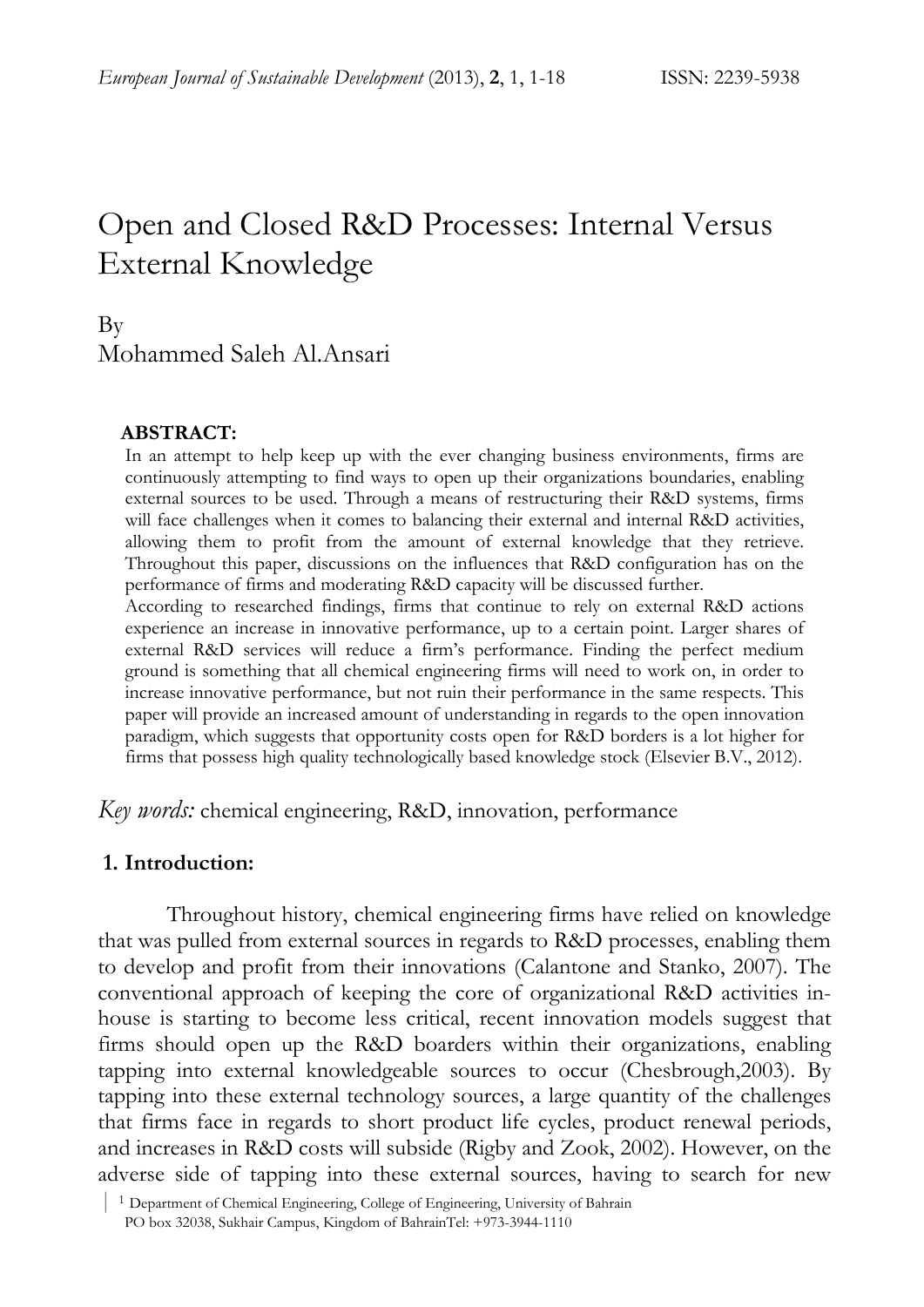collaborators, do require out of pocket investments in both money and time. Because of this, the higher costs of transactions may cause firms to lose sight of the benefits that engaging in external R&D processes has. As firms are beginning to open up the R&D boarders, they will eventually be able to fine-tune and adapt their R&D configurations, external and internal processes, and build new relationships or reinforce existing relations with a diverse group of partners. Because R&D processes are crucial in chemical engineering firms and the way that R&D processes work, managers have a difficult job of finding the perfect balance amongst external and internal R&D processes that allow them to fully capture the benefits of outsourced technology sources.

The primary focus of this paper is to investigate how tradeoffs that occur amongst external and internal R&D processes can influence a firms R&D processes and innovative performance. In particular, a great deal of focus is geared towards a chemical engineering firms internal R&D capacities-internal R&D investments that are made in building knowledge of stocks-moderating the relationships between the R&D structure of a firm and the firms innovative performance. Research has revealed that a firm can efficiently tap into external knowledge sources by investing in R&D. Firms that choose to invest in internal R&D stock building activities will be able to evaluate and recognize external sources that they can integrate and use with their corresponding knowledge that they encompass (Cohen and Levinthal, 1990). Firms engaging in this practice will rely on fewer linkages that possess value, to help achieve increased innovative output (Arora and Gambardella, 1994). Because assimilation and selection of external knowledge sources depends on the amount of knowledge that a firm possesses, (Cohen and Levinthal, 1990), it is important to know how internal R&D capacities can influence the relationships between the degrees of R&D outsourcing and innovative performance.

Through investigating the moderating roles of R&D capacities, in regards to balancing external and internal R&D processes, this paper evaluates conditions that open innovation paradigm agreements for increased innovative performance should be attended to. By doing this, contributions to literature can occur in two different ways. The initial way is to build on studies that were performed by Cassiman and Veugelers (2006), in regards to testing the extent that external and internal R&D processes substitute or complement increased innovative performance. Cassiman and Veugelers (2006) investigate how every distinctive R&D structure will influence innovative performance, focusing on the varying degrees of R&D outsourcing. Through the typology approach established by Cassiman and Veugelers, this paper is intended to provide an increased understanding of the drawbacks and benefits that coincide with opening a firms R&D boarders and performing tradeoffs through external and internal R&D processes. Second, research emphasizes the moderating role that internal R&D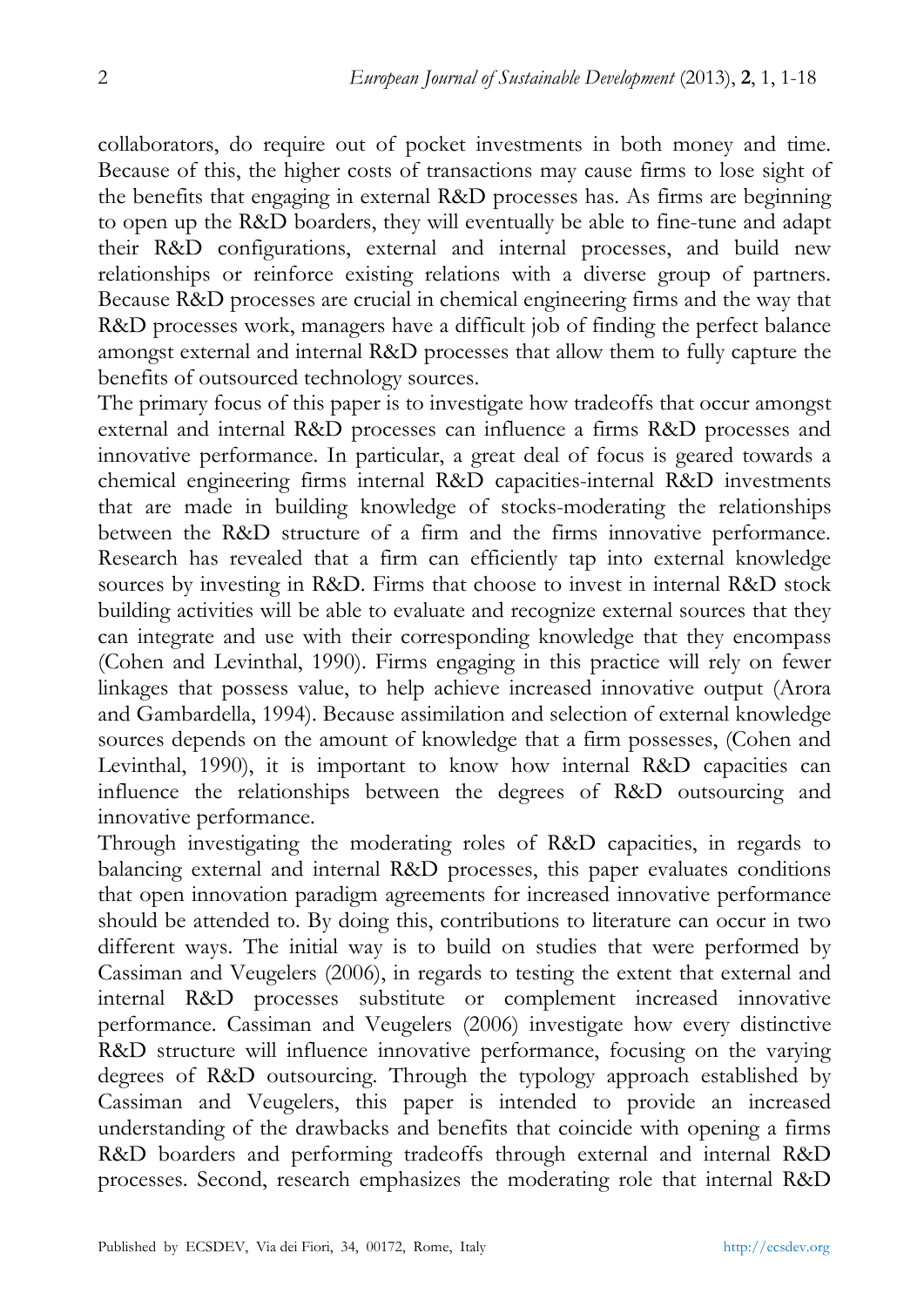investments play, in regards to capturing external knowledge flows that are unintentional (Escribano et al, 2009) allowing achievement of increased innovative outputs, but taking the firms R&D capacity influences into account, as well as the knowledge flow that occurs during external R&D processes. By evaluating the moderating roles of R&D capacities within context, this paper will provide a new insight on chemical engineering firm's abilities to capture value through balancing their external and internal R&D processes. Furthermore, it provides a variable in context that allows a better assessment of complementarity versus substation dichotomies.

To elaborate on these issues, this paper will investigate the external and internal R&D configurations of intensive manufacturing firms. Firms that possess an external and internal R&D system experience increased innovative performance. However, firms that choose to carry out more external processes than internal processes discover that R&D activities can worsen. R&D capacities significantly moderate curvilinear relationships. Firms that possess greater R&D capacities benefit more from the external R&D processes in regards to innovative output. They are able to accomplish this feat by using a small share of external R&D processes, in comparison to firms that have lower R&D capacities. The finding provides a better understanding in the relationships between external and internal R&D, which goes beyond classic oppositions amongst complementarity and substitutions. The implications state that external and internal R&D processes are considered to be complementary, until they reach a certain point, where they turn into substitutions. The substitution effect occurs a lot more within firms that have greater R&D capacities. The results provide an increased understanding of open paradigms for innovation which state that opportunity costs for opening up a firms R&D boarders are increased for firms that possess an increased amount of internal R&D capacities.

#### **2. Transitioning from a closed R&D system to an open process**

In an attempt to cope with competitive environments, firms choose to consistently invest in creating various technological capabilities and innovative activities. Focusing all of the firms attention on the development of internal R&D processes and capabilities is no longer seen as a sufficient way to cope with shortening the life cycle of products and increasing costs, as well as increased complexities of technologies. Because of these drivers, organizations have been forced to go through mutations, where the structuring of closed internal R&D processes are fading rapidly and shifting towards in-house R&D structures to open R&D structures that tap into external knowledge sources through building alliances, licensing and technological agreements (Hagedoorn,1993). In an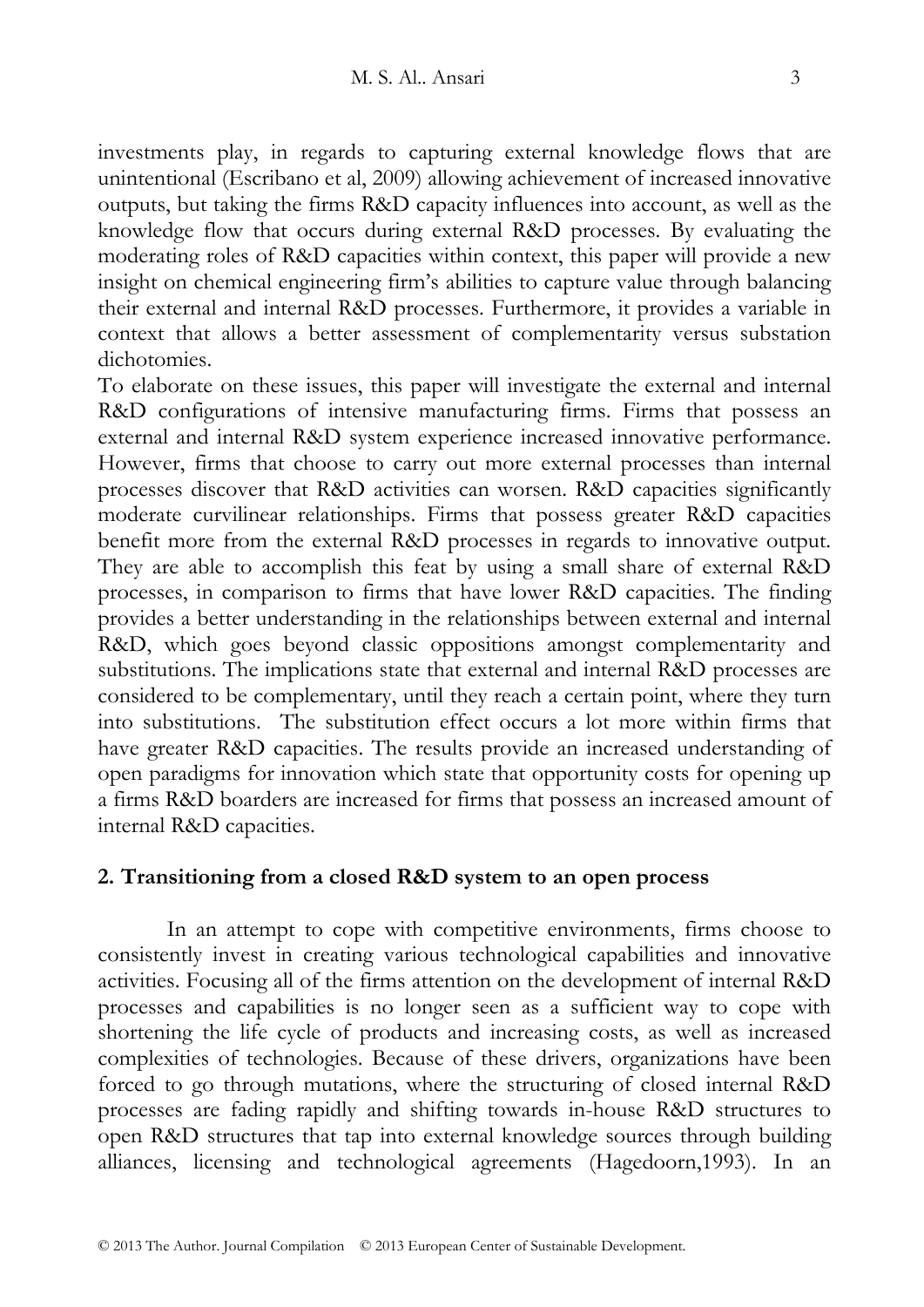illustration done by Whittington (1990), ratios of internal R&D processes versus external R&D process expenditures have doubled between the years of 1967 and 1986, however, R&D partnerships have grown tenfold over the past three consecutive decades (Hagedoorn, 2002).

Earlier depicted models of innovation showed a process that was done in an internally controlled environment. The chemical engineering firm was the location were all innovation along with the innovative process was done, this process was kept secret away from the prying eyes of competitors and other players that could benefit from the information and knowledge that the internal firm possessed.

When the innovations left the R&D lab, the successful innovations possessed enough caliber to finance any other subsequent R&D activities that needed to be carried out in-house. Since the activities were considered to be specific to the existing firm, the need to share the information with other firms for cost purposes was not required (Chandler and Hikino, 1990). This innovative model was not an efficient method, as Nelson (1959) noted earlier on, this method did not prevent information from leaking outside of the firm. Firms would openly fund R&D projects that were commercialized and appropriated elsewhere.

Instead of taking a closed innovation approach, recent models suggest that an open paradigm in regards to innovation should be attempted; this allows R&D structures to be seen as open systems (Chesbrough, 2003). According to this paradigm, firms should be able to use ideas that they obtain from external sources, along with their individual internal knowledge, external and internal market plans, to assist with advancing technologies (Chesbrough, 2003). Firms no longer exclusively rely on their in-house or internal innovative ideas, but instead combine internal knowledge along with external knowledge equally. Open R&D systems allow firms to outsource R&D technologies and projects with no clearly defined plans to market them. By exposing the ideas to outsourced partners, the R&D projects can eventually find their way on the forefronts in the market. This allows a firm to in-source any external ideas, by integrating suppliers, knowledge sources obtain externally, and customers to help increase the innovativeness of a firm. But, according to Chesbrough and Teece (1996), being open in this manner will imply an engagement with outsourced sources, but not equate to a complete reliance on them. A firm that depends on their external partners entirely will lack internally based R&D processes, and the ability to be able to fully capture and utilize the external knowledge that is being given to them. This does not evaluate the explicit role that R&D capacity has in regards to balancing external and internal R&D processes for increased innovative outputs. The primary focus of this paper is to thoroughly investigate the role.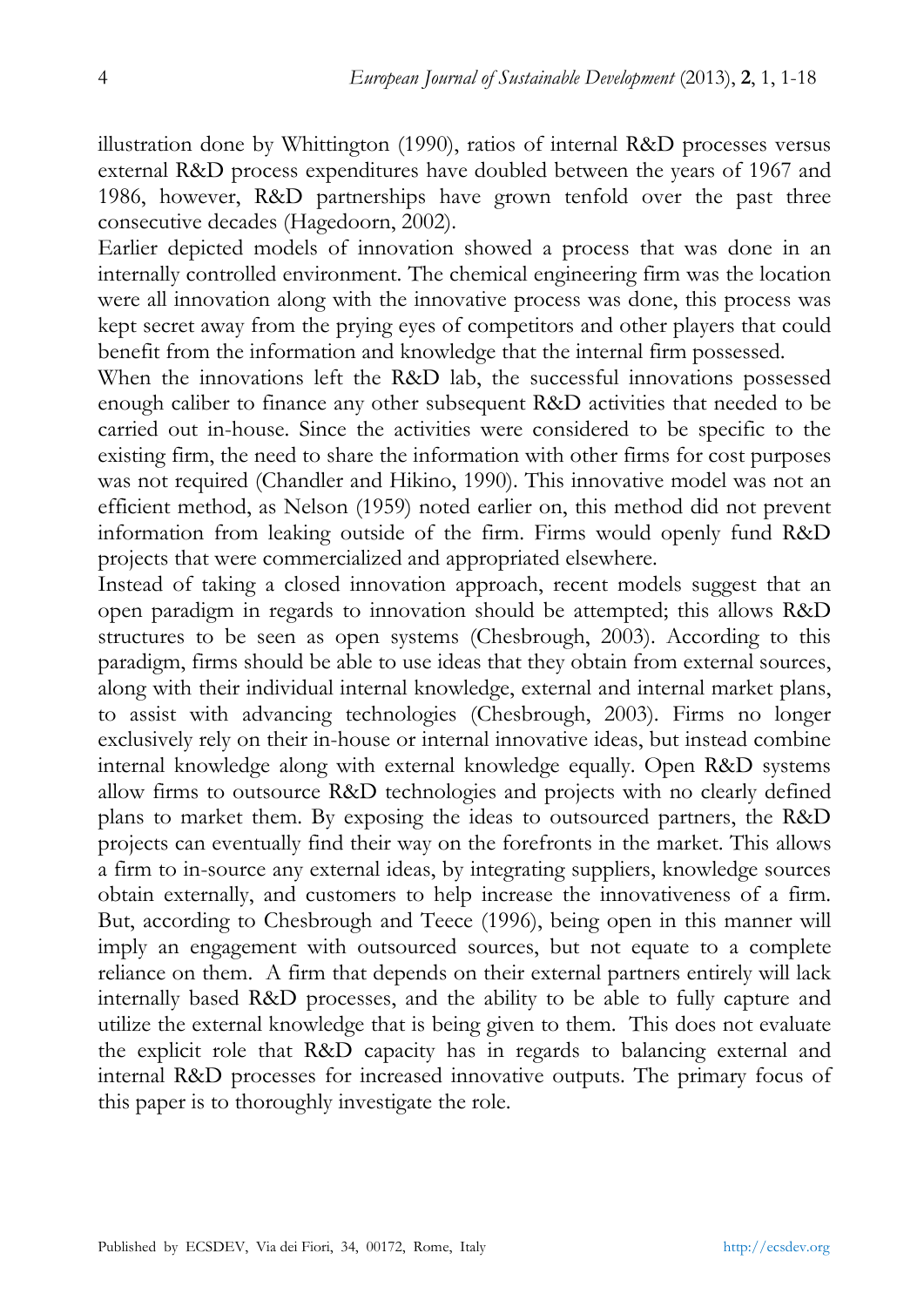# **3. The impact of external and internal R&D processes on innovative performance**

There are plethora's of theories that evaluate the shift from closed R&D processes to open innovative models, as well as the increasing reliance of R&D activities that are performed externally.

According to the TCE, also known by its non-acronym term of transaction cost of economics, organizations involved in economic activities are driven by two factors, minimizing production as well as minimizing transaction costs. Considering this perspective, the influx of R&D labs during the latter 1940s can be attributed to lowering costs of managing and organizing innovative in-house projects, rather than solely relying on the markets (Mowery and Rosenburg, 1989). Progressively, as the costs that are directly associated with R&D processes continues to increase, firms have found different ways to minimize some of these costs by sharing the cost with outside firms (Katz, 1986). Firms are also beginning to realize that there are some R&D processes that are not considered to be technological areas that are specific to the firm, therefore, they have the option of choosing to engage in a joint R&D activity, or outsourcing some of the activities to other firms, due to the cost effectiveness and innovative outputs (Hagedoorn, 2002).

Instead of putting all of the focus on cost saving methods, there are other types of theories that focus on how knowledge is shared amongst firms, in an attempt to achieve better innovative performance (Dyer and Singh, 1998). Because technology is constantly changing, the base of knowledge that firms possess suggest that they broaden their horizons and existing knowledge base that they have of technologically sound practices to integrate different knowledge areas into the internal R&D processes and external technological outsourcing tasks (Kogut and Zander, 1992). Because new developments within non-core technologies occur at an alarmingly fast rate, firms will have a limited amount of time to be able to carefully and selectively manage and screen technological in-house knowledge.

Arguably, relational views of firm perspectives argue that technology outsourcing and inter-firm knowledge links will enable a firm to keep their novel developments up to date, therefore increasing the learning gains that are achieved within the corporation. Firm's technological capabilities will increase their chances of developing and realizing innovative product ideas (Becker and Dietz, 2004). Aside from this basic principle, two other things that can affect a firms innovative performance is their ability to trust in their long-term relations which will help them reach greater performance (Zaheer , 1998). Aside from the basic ROI, an acronym that means return on investment, scholars have noticed that linkages between firms affect the innovative performance of a firm (Shan et al, 1994).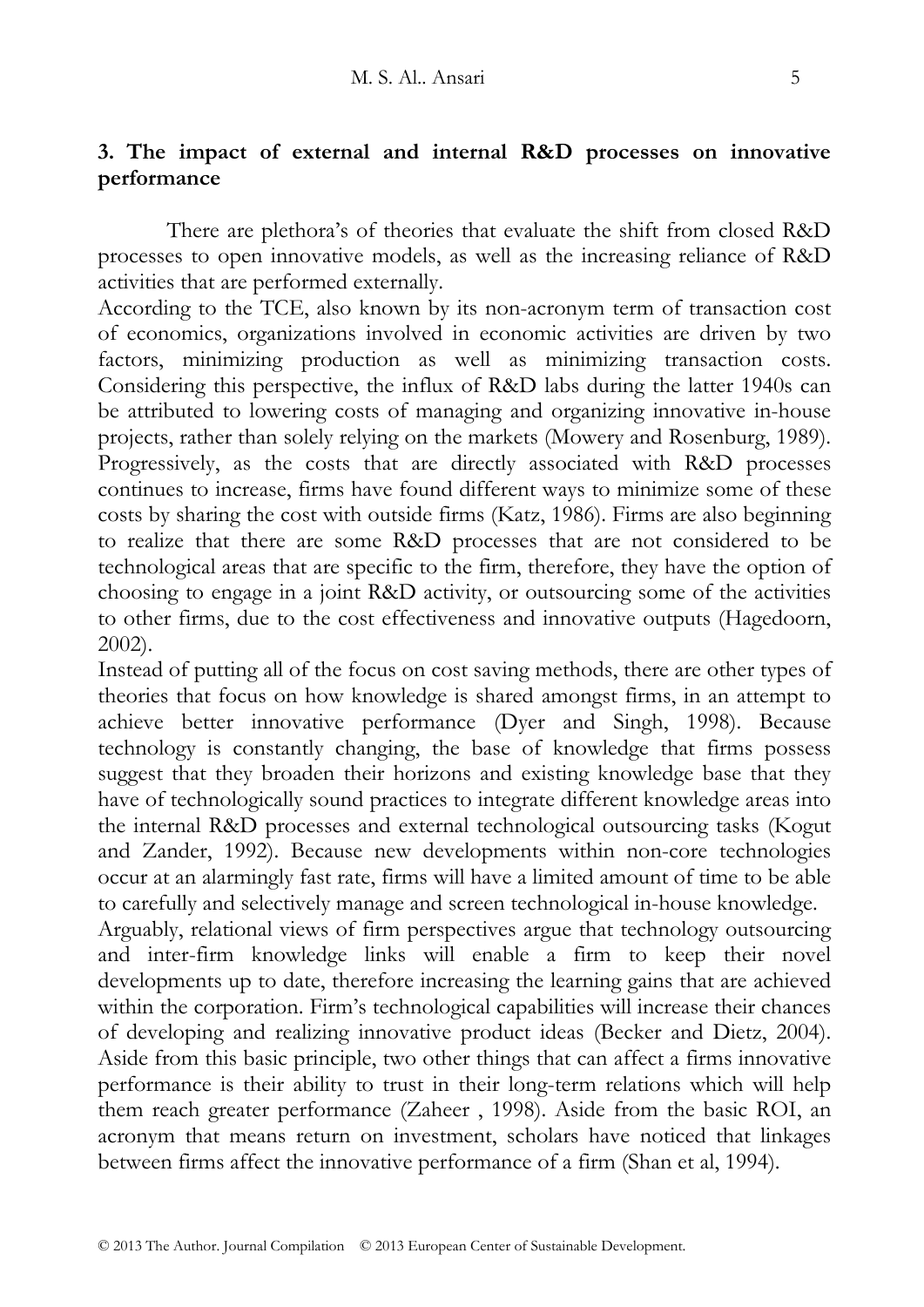Additional research suggests that a firm does not have to possess in-house capabilities or knowledge, they only need to worry about being able to gain access to these two valuable components (Barney, 1991). By outsourcing technology, firms will be given the opportunity that they need to be able to strengthen their capabilities and their knowledge. External technological sources are extremely beneficial to firms, provided these external sources provide an immense amount of knowledge and are able to exploit the external resources that are being offered (Mitchell and Singh, 1996), exploitation of these resources will enhance the performance of a firm in regards to the variety of products they are able to introduce and the time that it takes to get these products to market ( Eisenhardt and Schoonhoven, 1996).

However, despite the benefits that exist with inter-firm relations, there are also organizational challenges that exist with external R&D activities. Looking at everything from a TCE perspective, the costs that are associated with searching as well as choosing a R&D partner is expected to rise, forcing additional resources to be required for the allocation of these partners. Also, the shift that is in place from a closed to open innovative systems is going to increase transactional costs, because they require increased effort to be able to manage, coordinate as well as control the R&D actions that partners will be involved in (Gulati and Singh, 1998). Because of the differences that exist amongst the focal firms and their R&D partners in regards to control systems and information, the costs for coordination are more than likely going to rise as well (Dyer and Singh, 1998). As firms continue to move towards the open R&D system, the internal R&D structures will require some type of fundamental transformation to occur, because the roles will ultimately switch from discovery generation tasks to systems and activity design (Chesborough, 2005). The changes that will occur within organizations will require increased costs, but the benefits of open R&D systems may only be seen as a long term goal. Scholars warn firms about engaging in external R&D activities when the amount of knowledge flow taken from external sources begins to slow down, by engaging in a learning-by-doing type arrangement, the dependent stock firms will be impeded (Bettis et al., 1992).

Regardless of the theoretical explanations that exist, empirical evidence in regards to the effect of an R&D configuration on a firms performance is fairly limited. One of the initial studies that was performed by Arora and Gambardella (1994), states that collaborations that took place within the biotechnological industry showed that firms who possess strong internal technology knowledge were able to utilize external innovative information effectively in comparison to firms that lacked the knowledge necessary for the implementation. Firms that possess a make and buy type strategy are more than likely going to profit from their innovations, while forms that choose to not follow the make only or buy only strategies will experience increased innovative performance (Cassiman and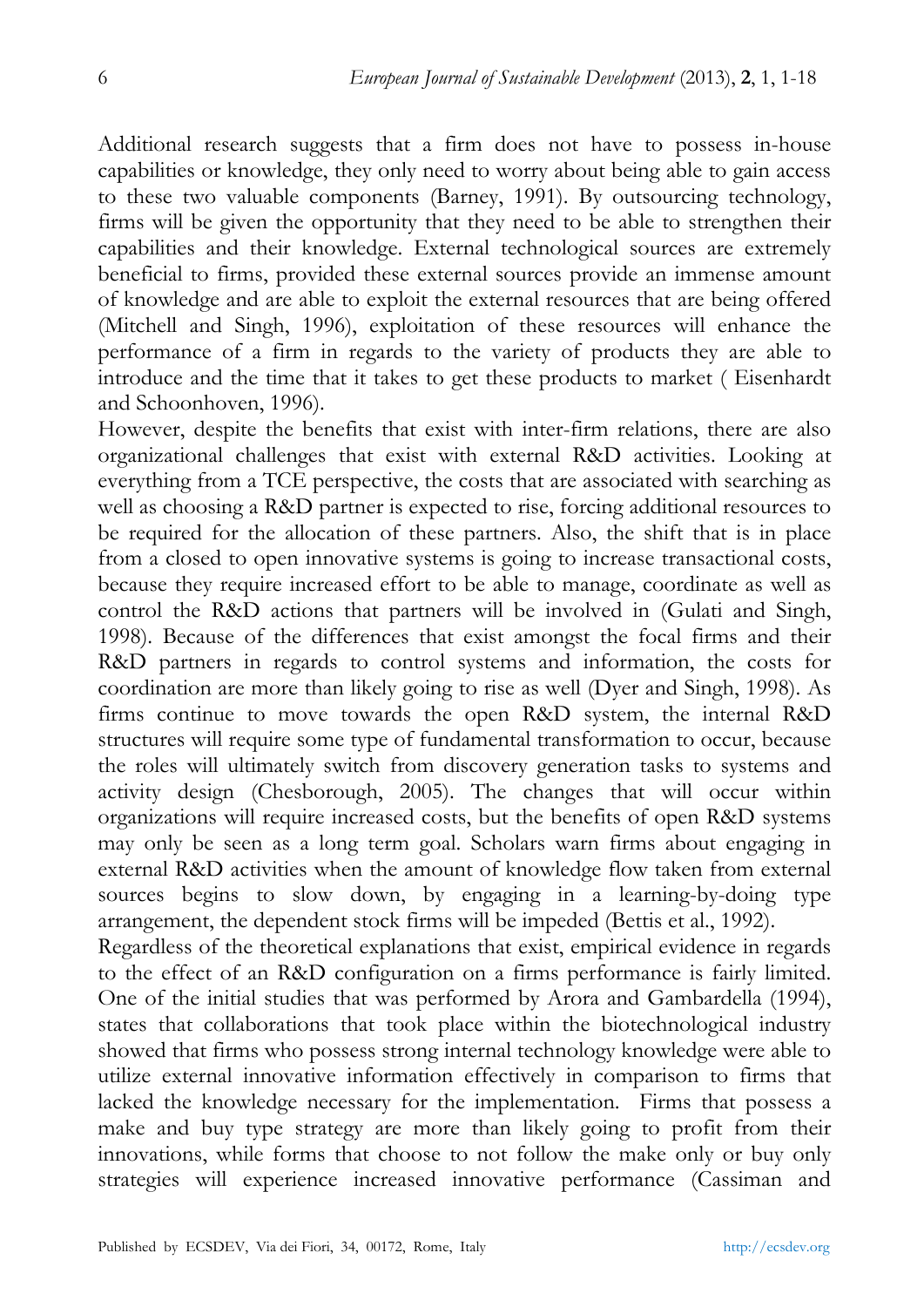Veuglers (2006). There are other studies that argue against this point and lean more towards the substitution effect. External and internal R&D processes are substitutions for firms that engage in low technologically based industries (Audretsch et al., 1996). Lauren and Salter (2006), discovered that negative effects exist for firms that search heavily for external knowledge sources.

Even though both of these theories seem to contradict each other, they do agree on one point. They suggest that by having a firm open up their R&D system that benefits exist for the innovative activities conducted by the firm. By relying heavily upon external technological sourcing, an increase in coordinating, searching and monitoring costs can place a hindrance on building path-based knowledge for stocks within the firm.

#### **4. Technology and science studies: explore external knowledge bases**

STS, an acronym used to emphasize Science and Technology Studies is one of the leading research fields that have emerged over the past five decades. The contributions made in this particular area of study have impacted various research fields. Together, these studies reveal a varying amount of developments in phases of STS with divergence and convergence within the field, including the quantitative study of technology and science from the main body of STS.

Emerging research fields within the natural sciences and social sciences originate along the interstices of other well-formed disciplines when a researcher from a neighboring discipline with different disciplinary perspectives shares common interests. Through working together, researchers are able to develop shared concepts, analytical frameworks and methodological methods. This will allow the researchers to move into publishing their findings into journals that fall underneath the "parent" discipline, establishing their own journals, specialized university departments, and professional associations. Eventually, some of these fields will have enough characteristics to be able to develop a newly achieved disciplinary stature.

These convergence practices are seen throughout the Innovation Studies fields. However, one thing that many are unaware of is that convergence is not the only outcome. The Science and Technology Studies field possesses two different types of elements. STS possesses a divergence and convergence element, since it initially emerged as a specialty during the 1960s.

From a science perspective, divergence and convergence have negative and positive consequences that they possess. The assumptions that are shared by the discipline will increase the speed and coherence that is distributed through problem solving (Turro, 1986). However, it can also lead to intellectual breeding or group thinking (Rafols et al, 2012). A discipline will allow a researcher to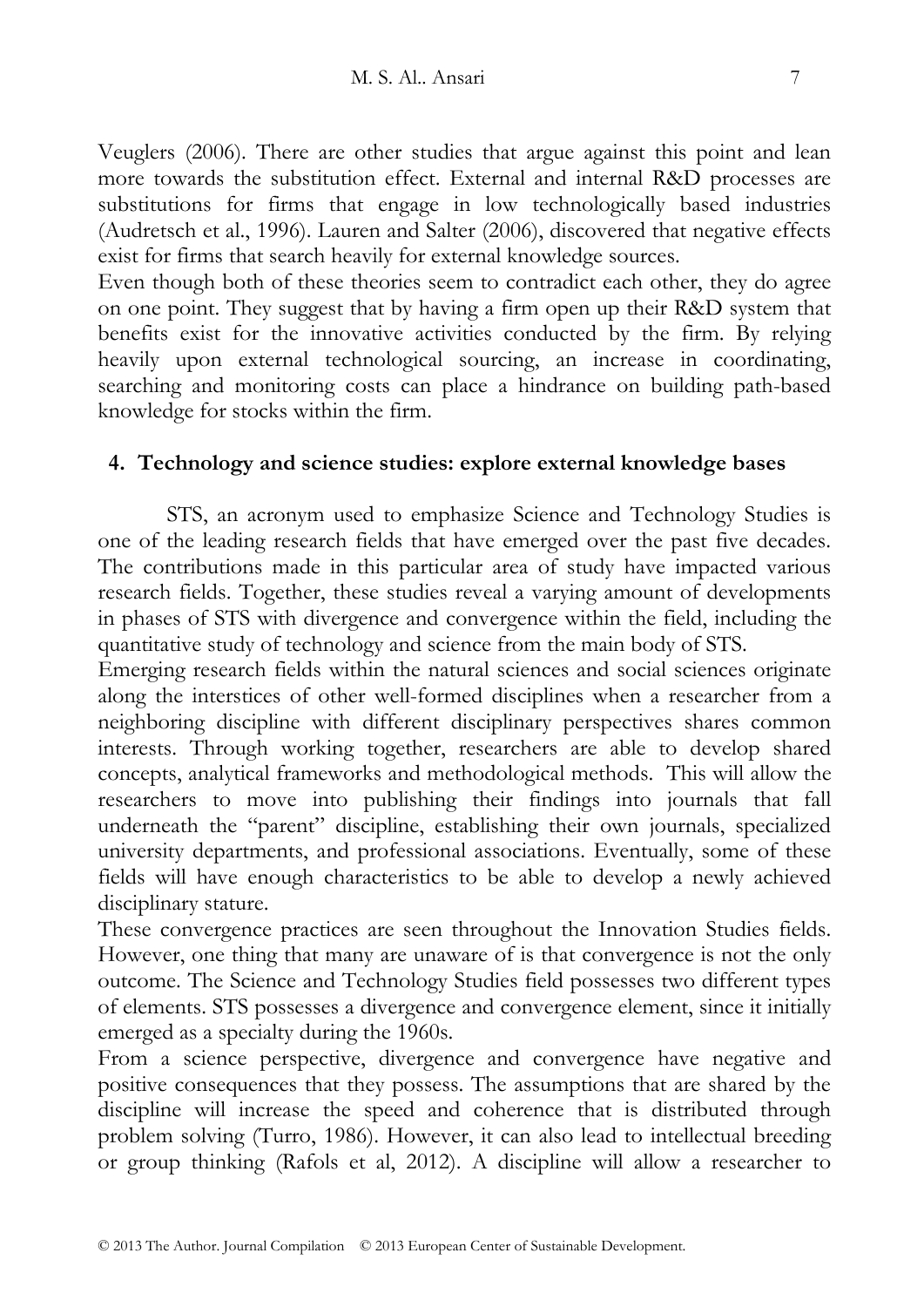refrain from having to constantly justify judgments and assumptions in regards to standards of research quality, they enable standardization, while also generating scales that are required to correctly justify high investments that are done on a fixed-cost scale in regards to data collection, career development, and instrumentation. However, these same disciplinary powers can also blind researchers from other alternative perspectives that may or may not exist; cognitive infrastructures can be flawed, embedding trajectories that are pathdependent and difficult to escape from.

The process involved with moving from research fields of shared interest to disciplinary statures are punctuated by publications of series that are connected contributions acting as models, or paradigm cases that are replicated or borrowed from (Turro, 1986). The hierarchy that exists between implicit and explicit shared assumptions that core contributions modify and establish, the structure for theoretical debates that continue to be ongoing (Nightingale, 2008). Evaluations that have been performed on the "theory of firm" suggests that groups of researchers need to be able to agree on specific fundamental assumptions before disagreements on certain minor points are reviewed over, by exercising this practice, fundamental assumptions are less likely to occur.

STS has made a lot of core contributions throughout the past fifty years, understanding and mapping out these developments will help a better understanding of the field be further developed. The only way that a better understanding can be accomplished is through quantitative and qualitative analysis of chapters that can be located within the STS handbooks. Obtaining information in this manner is valuable in many different ways. First, STS is an interesting topic within its own right, not only for Innovation Study scholars that are searching for specific insights into developing their own fields.

Also, the analysis possesses implications for better understanding the processes that academic fields and other types of disciplines emerge. This occurs when having common interests and being able to recognize the advancements of these common interests through various shared methods, journals and conferences, and then the interested being recognized by the rest of the world, formulates the change. Interconnected hierarchies of assumptions help structure the development of a research field, but they do not exist within cognitive isolation. Researchers embed their physical artifacts, work and other social structuresacademically composed papers help with communication and memory, for instance, conferences assist with building collective identifiers. The amount of research required is greatly dependent upon high fixes invisible infrastructures that will need to be maintained and built (Nightingale, 2008). An institution builder will play an important role in integrating and creating the elements within the infrastructure, when it fails, or when mismatches between elements are large, they may falter.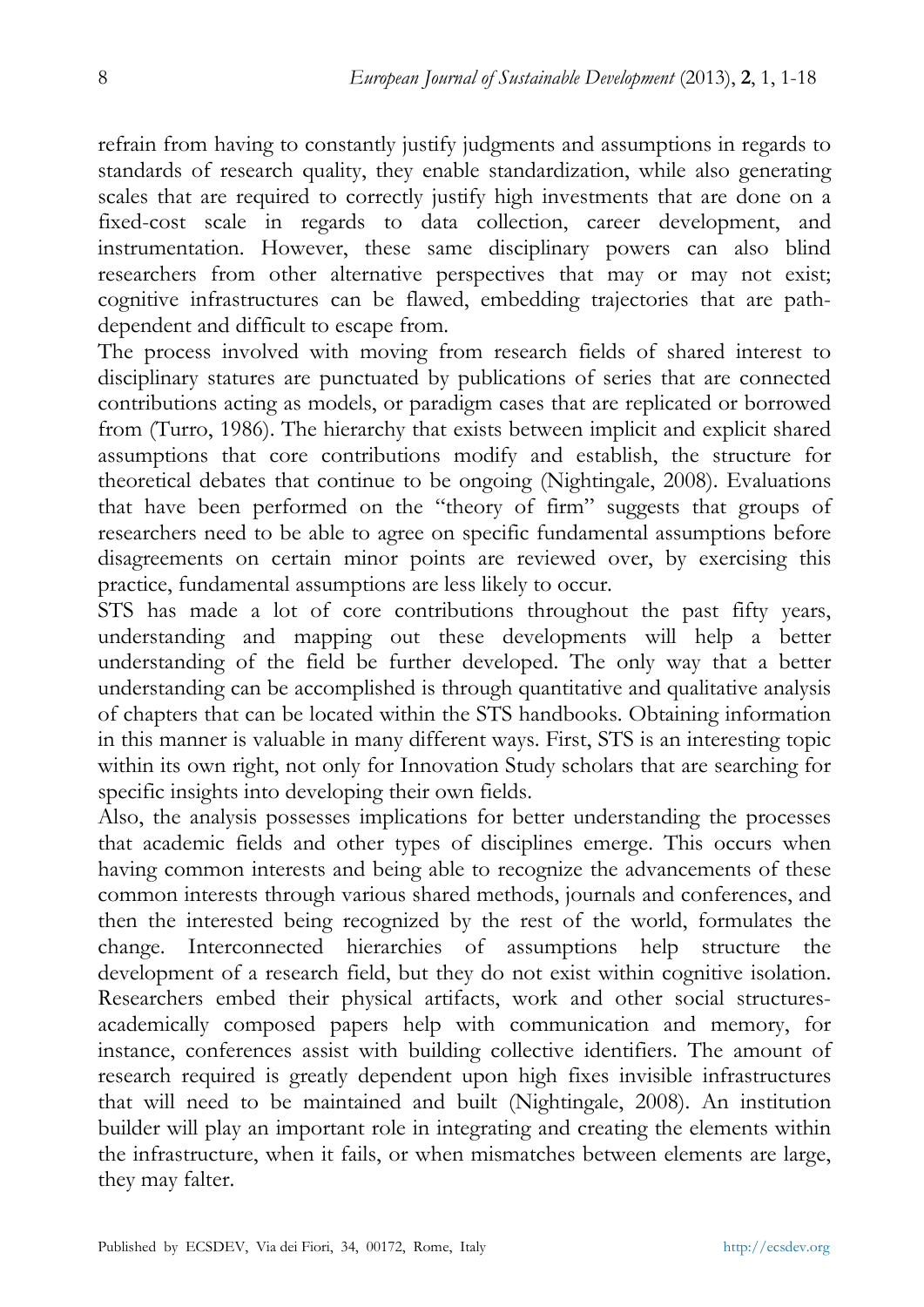Internal divergence observed provides methodological warnings in regards to bibliometric analysis of this caliber. They suggest that certain academic fields, such as biological species, do not possess an inner "core" that are drawn on as time passes. This implication in regards to choice has produced a different scale of analysis, resulting in convergence studies of Innovation Studies and Entrepreneurship emulating divergence from common cores instead of analyzing them from higher levels of aggregation (Bhupatiraju, 2012). The divergence from common origins that are observed in respects to qualitative and quantitative studies of STS might emulate internal convergence when viewed at lower levels. The features make academic fields of history sensitive to any outside bias, specifically internal actors that construct past events selectively to justify future or current allocations in regards to power and resources. Methods used outside of STS may be perceived as a critical friend, will go part way in actively addressing some instances of biases, it is specifically appropriate that sociological sensitivity

in regards to construction, reflexivity in narratives and numbers has relevance to

# **5. Contributions of STS**

the past of STS.

The STS field, just like those of Entrepreneurship and Innovation Studies is now between four to five decades in age. What this means is that there are only a select amount of researchers that are around today that were initially around when the field began to emerge during the 1960s. With the initial memories regarding this field beginning to fade into the distance, it is time to develop an extensive overview of the main contributions that occurred within the field during its period of emergence. The best way to do this, is instead of relying upon subjective approaches as analyzed in previous reviews, adopting quantitative approaches that are based on evaluations taken from handbooks transcribed by the authors of various chapters as being the core contributions within the development of the STS field.

The methodology of the STS practice has been able to identify 155 core contributions to STS as authors perceived in authoritative handbooks. These handbooks constitute that there is a mutual consensus as to what the most vital contributions in the field are, who the influential authors are, and what institutions have played vital roles in developing the field. By evaluating the contributions made by these authors, an understanding of how the field eventually began to evolve can be reached through approaches that have emerged throughout the times.

Establishing a new field is never an easy task. The pioneers that are responsible for the establishment of the new field are likely to face an immense amount of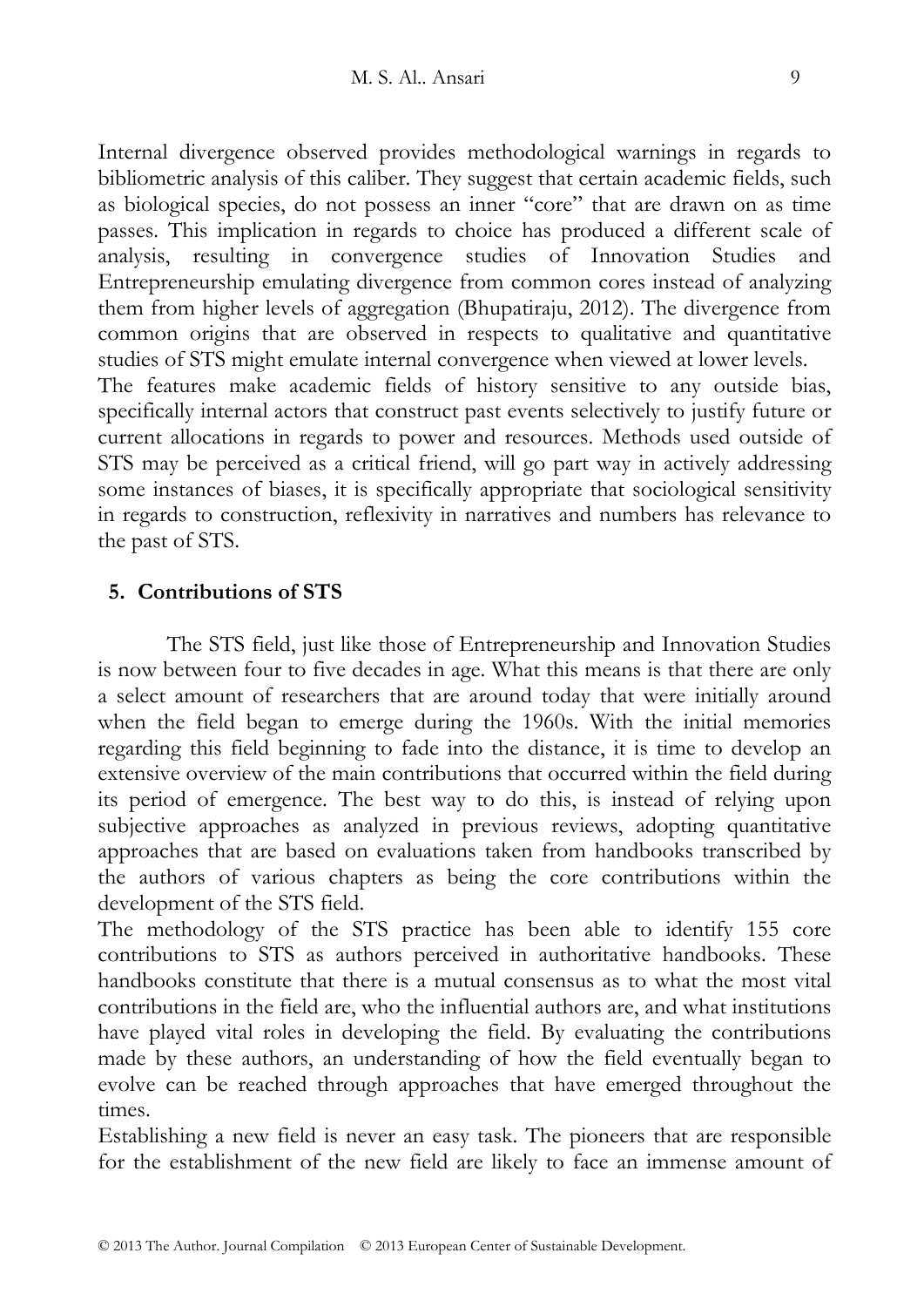resistance upon the introduction of the newfound ideas. These pioneers do not have a source of funds that is backing their research. They do not have a community of collaborators that is willing to stand behind the information that they discover. In a means to overcome all of the challenges, the individuals will need to be willing to exploit the opportunities that exist (Fagerberg et al., 2011). These individuals must be willing to behave as innovators, in regards to making intellectual contributions and constructing analytical frameworks and concepts.

# **6. Technology Sourcing**

By definition, technology sourcing is a specific method that a firm acquires in which R&D technologies undergo in-house or internal research and development processes, as well as external technology processes, that can be carried out by customers, suppliers, or consumers (Belderbos et al, 2004). *Internal Development of Technology* 

The term Internal Development of Technology is used widely to define R&D activities that firms undertake for in-house technological developments, processes that will help ensure that the firm gains control over distribution and maintaining viable technical capabilities for the firm (Pisano, 1990). Even though a larger portion of the internal technological development is obtained through the knowledge that individuals within the firm readily possess, tacit knowledge, which is obtained through learning by doing is seen to be the most competitive and valuable resource that a firm can have in terms of developing products for markets (Hitt et al., 2001). Because tacit knowledge is something that is embedded into unmodified routines and not easily transferred, this knowledge can serve as a secret that the firm can keep from their competitors (Leibskind, 1996). Tacit knowledge is difficult to imitate as a result and is unique in its own right, possessing higher probabilities of creating strategic values as opposed to simple articulable knowledge (Lane and Lubatkin, 1998).

In regards to conducting complex projects that require research and developing new products, internal technological developments are likely to meet the objective, because internal tacit skills and knowledge satisfy the demands for information exchange and interaction among multiple functions within the firms (Mowery and Rosenberg, 1989). These types of information exchanges are easily transferred within the internal workings of a firm, not only because the forms possess an increased amount of internal knowledge, in regards to the technical details of their products and the production processes that they go through, but also because the firms are hesitant to provide information on the core source of technologies utilized with outside contractors who may revert to utilizing their research projects and technologies and sharing them amongst other firms involved in the same type of work. Based on the points expressed in the above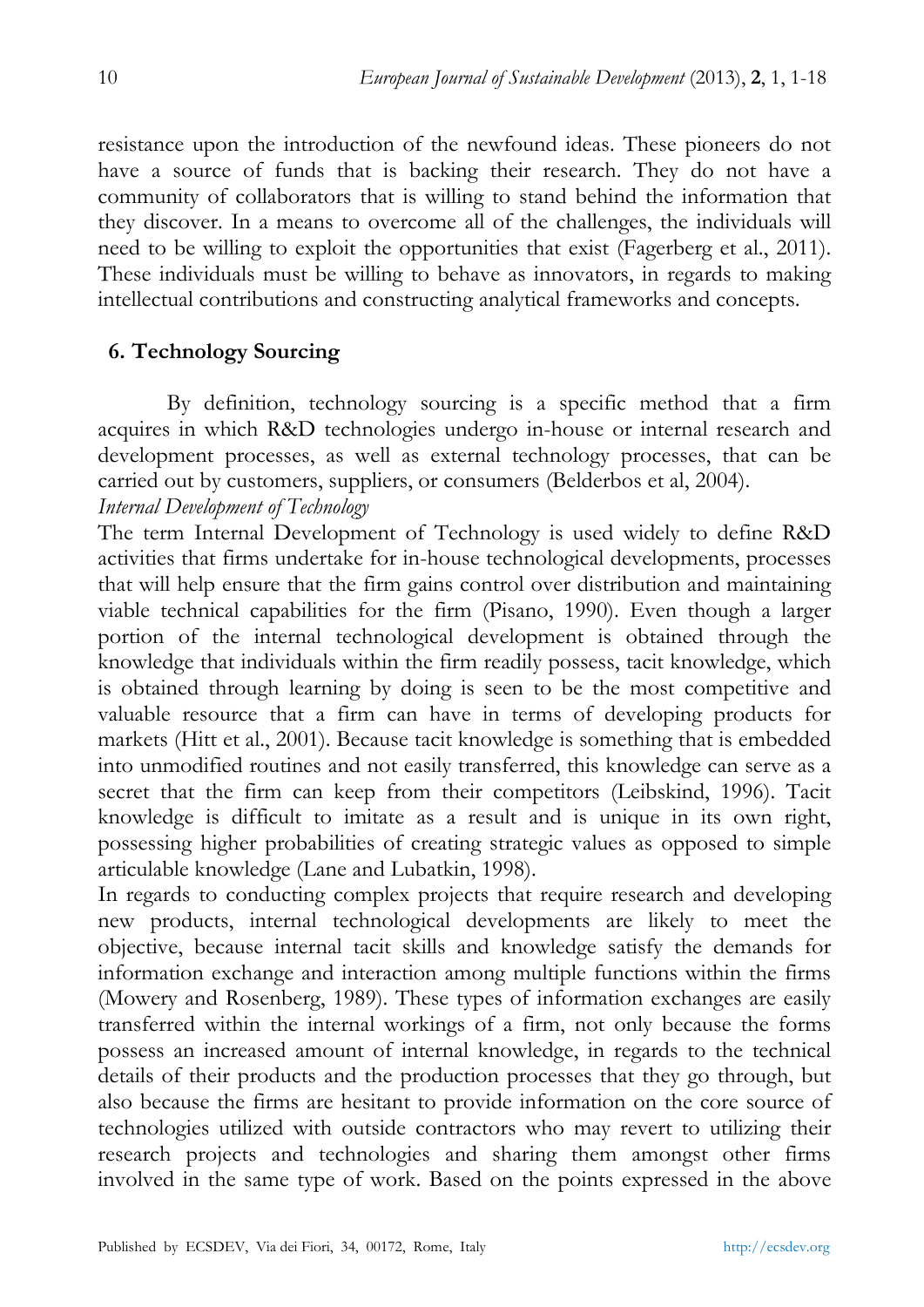arguments, it is expected that positive relationships existing amongst internal technological development and new product development from an internal perspective will creative positive relationships within firms.

*External Development of Technology* 

Over the last few decades, firms have actively been making use of external sources and complementary resources, because single firms are finding it difficult to possess enough information to keep their competitive advantage above their competition, while still being able to create products that allow them to extend their competitive advantage (Harrison et al., 2001). There are a lot of innovative firms that have transitioned to an open innovative model, choosing to utilize external actors and other sources to assist them with maintaining their ability to sustain innovations for the market (Chesbrough, 2003). New product development firms are finding it difficult to produce new products, without seeking simultaneous help amongst all fronts of technological advances from external sources (Thorgren et al., 2009). The utilization of external resources to help maintain market competitiveness is well documented in various literary pieces (Chatterji, 1996).

Customer and supplier relationships play an important role in the transfer of knowledge (Takeishi, 2001). Also, ties amongst competitors, industry members, provide helpful exchanges of knowledge that are in direct relation to effective methods that improve the production of innovative products (Luo, 2007). Even outsourced supportive institutions, such as law firms and accounting firms, and higher learning institutions provide invaluable knowledge that a firm can utilize for their new product developments. External technological sourcing is built on the grounds to help obtain required knowledge to catapult the success of new product innovations (Hislop, 2002).

#### **7. The relationship between high quality management and innovation**

For the past thirty years, innovation has been brought to the attention of practitioners and researchers (Gatignon et al., 2002). In a topsy-turvy economy, innovation is a driving force for seizing newfound opportunities and protecting knowledgeable assets (Teece, 2000). Innovation plays a vital role in regards to providing unique items and services through creating increased value from previously recognizable products and services and establishing barriers that are ample for entry into the market (Llorens Montes et al., 2005). Innovation has motivated researchers to be able to correctly identify driving forces behind innovative products. There are some researchers that pay their dues to quality management when it comes to the development of new products and/or services. Quality management, also commonly referred to by its acronym term QM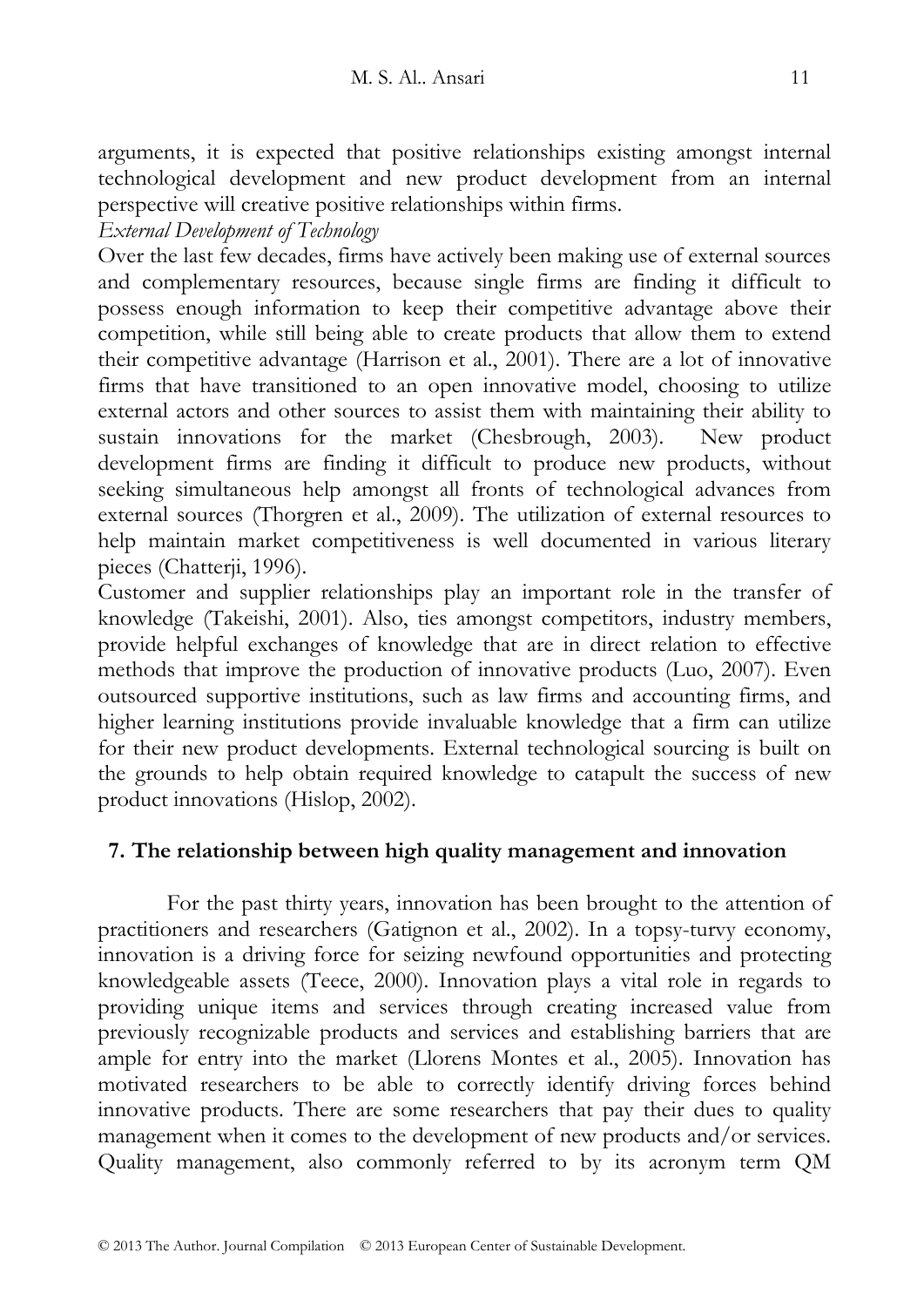contributes to financial and operational performance, this will allow a firm to obtain the competitive advantage that they require over competitors (Kaynak, 2003).

Studies have been conducted on the relationship between quality management and innovation since the early 200s. While there have been multiple studies conducted on the ties between quality management and innovation, most of these studies had a few shortcomings that emerged shortly after the literature had been thoroughly reviewed and analyzed. A lot of earlier studies failed to correctly explain the specific QM practices that are either indirectly or directly associated with innovative performance. The studies simply pointed out direct relations that existed between the two principles.

Prior studies had various limitations that were set upon them during the research stage. Researchers were limited to the amount of innovations that they were able to assess. There were some studies that only examined a single innovative performance type, which did not leave much room for evaluations and proper analysis to be done (Abruhosa, 2008). Evaluations of prior research that was conducted on the correlation between the two practices caused a multitude of questions to surface. The two main questions that surfaced were in regards to if it were worthwhile to examine quality management practices that in turn lead to process and product innovations. Another question that arose from the studies that were previously conducted is in regards to the types of innovations that should be analyzed within the studies.

The studies that were previously conducted devoted limited amounts of time to examining all of the different types of innovative processes that exist. With this narrowed view of innovative processes, barriers of misunderstandings began to arise in regards to how quality management benefited the innovative process. All of the dimensions of the innovative process will need to be examined in order for clearer understandings of the effects of quality management have on innovative processes.

#### *What Are QM Practices?*

The acronym term QM, which drawn out equates to quality management is a holistic philosophy of management that combines all of the organization through continuing striving to improve organizational changes that be underway (Kaynak and Hartley, 2005). Quality management captures features that are taken from distinct organizational models, extending these features through methodologies, principles, and specific techniques that are focal to the firm (Spencer, 1994). Researchers convey that it is vital that firms define as well as develop their QM practices, this way they can be assisted through what has come to be known as a multi-dimensional managerial approach. The term QM practice is used to describe specific and vital activities that individuals require that are expected to directly or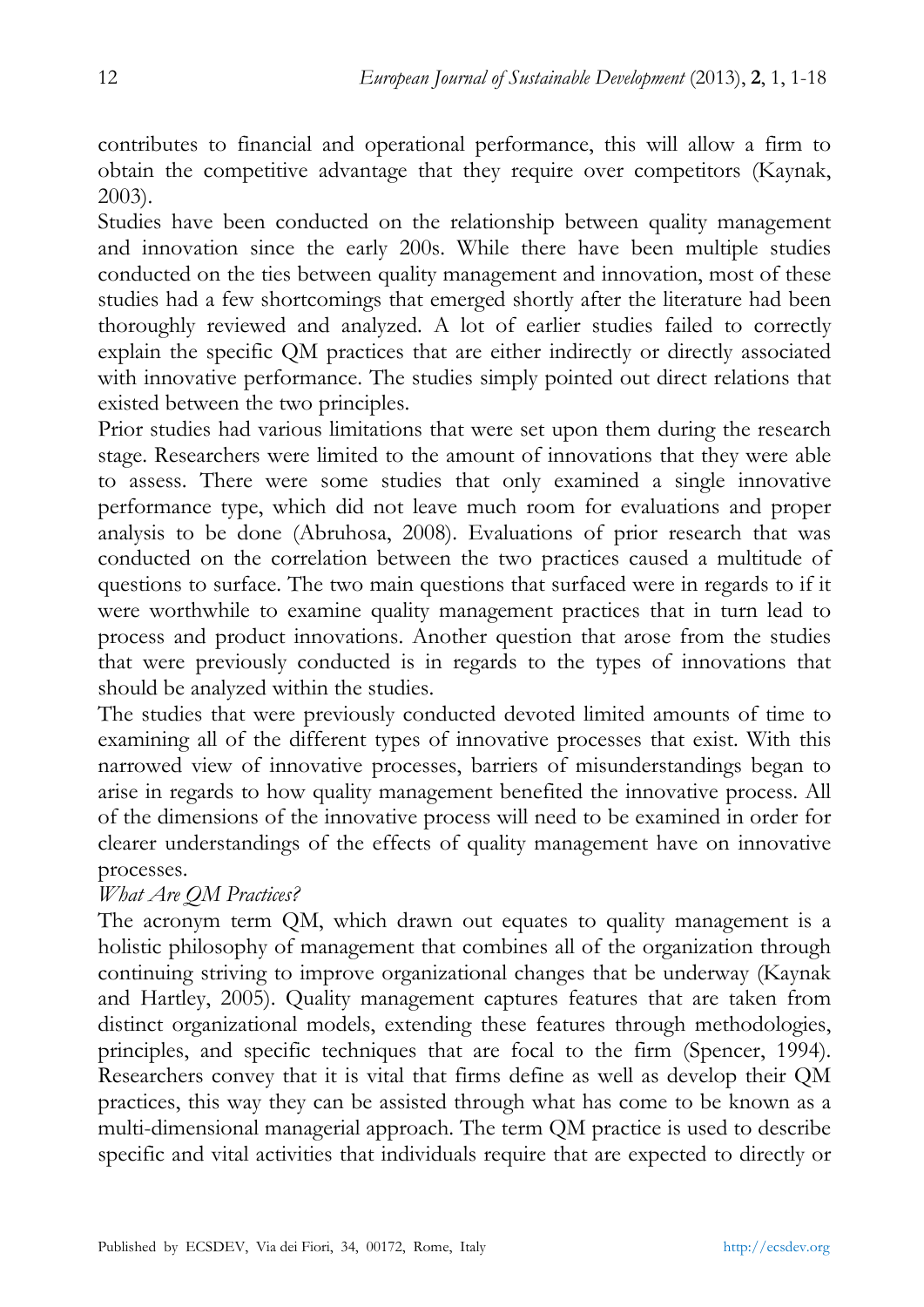through indirect channels lead others to ensure improved performance as well as a competitive advantage (Flynn et al., 1995).

There has been a lot of attention given during research periods to constructing QM as well as examining the link between the practices performed by QM and the output performance of others. Most of the research that has been done on QM practices and how they relate to performance has been performed through interdependent evaluations of specific firms. Researchers will review organizations to be within systems of interlocked processes. This so-called linkage research tests the associations amongst QM practices (Sila and Ebrahimpour, 2005). *Classifying Innovation* 

The term innovation is used to describe new ideas, knowledge applications, methods, and skills that will produce unique leverages and capabilities within an organization, to give it the extra push that it requires to maintain competitiveness within the marketplace (Andersson et al., 2008). This definition, although somewhat closed, reflects upon a broader view of what innovative processes are by conveying that there are two different types of innovative processes that can be classified as administrative or through technological advancements. In the open global markets that are currently in place within the present economic system, firms should be able to identify any new chances that exist within the market to shield as well as reconfigure technologies, knowledgeable assets, competences, and assets, ensuring that they maintain a competitive advantage (Teece, 2000).

It is vital that firms understand the different types of innovative processes and how each process will possess its own distinct characteristics, specific types of innovative processes will require organizations to display sophisticated and unique responses. Researchers have been able to correctly explore innovative processes in a variety of manners. Even though previous research has been able to convey different classifications that innovations can be placed into, there are actually five primary innovative process types. These five types include: incremental processes, incremental products, radical processes, radical products, and administrative processes (Chandy and Tellis, 1998). Arguments investigating the different innovative process types can help a practitioner break down the strategy of innovation into a specific innovation area. This allows resources to be allocated correctly. To be able to correctly understand the five primary types of innovative processes that exist and the way that these processes can correlate in conjunction with QM practices, the differences amongst the innovative practices will need to be examined further.

The first way that innovation is split is into two different categories. It can be split down the middle into administrative and technological forms of innovation. The term Administrative Innovation relates directly to the applications of applying new ideas that will directly improve organizational systems and structures, as well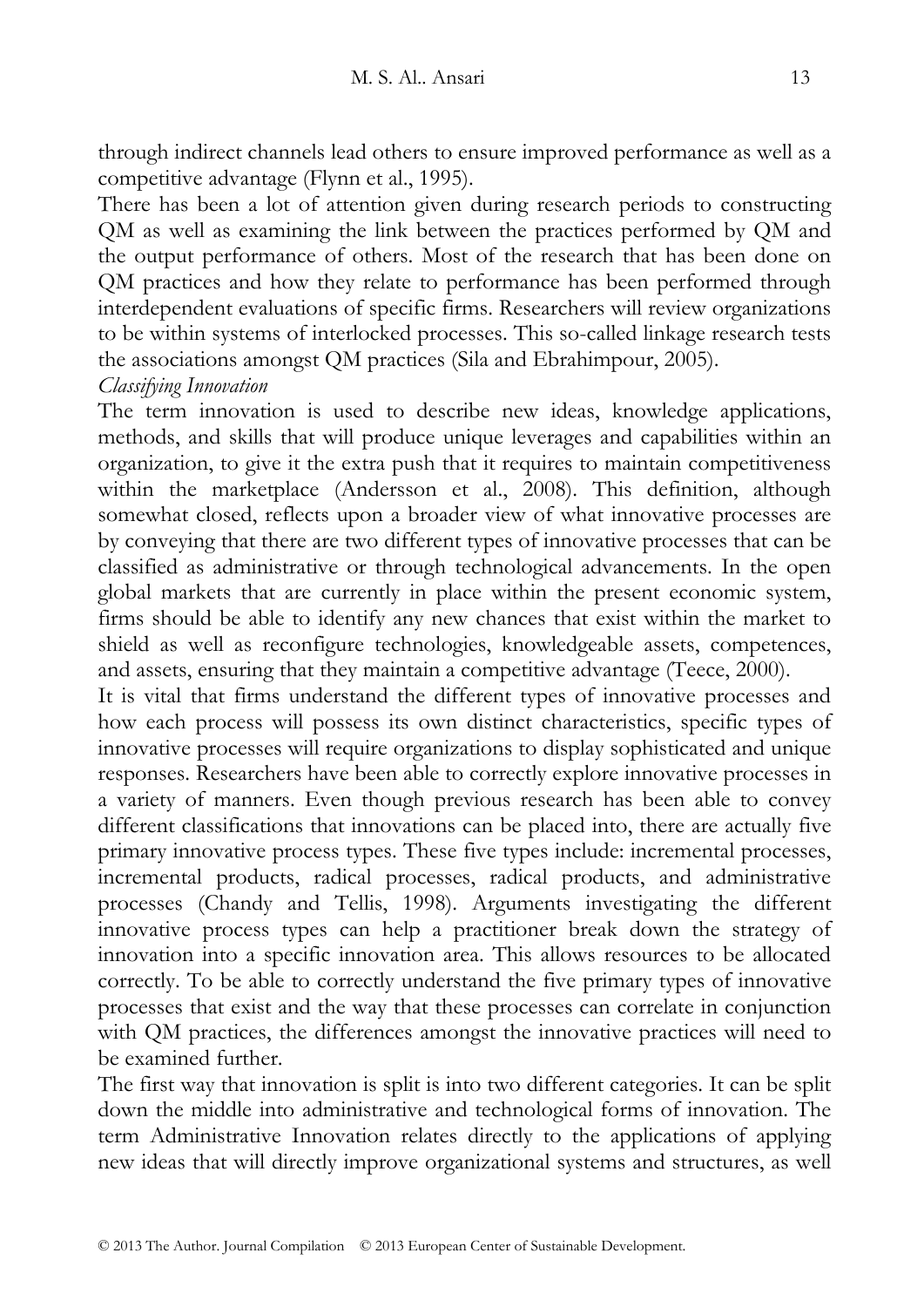as other processes that pertain to the social structuring of the organization (Damanpour, 1987). However, technology innovation in contrast is defined as adopting new technologies that will need to be directly integrated into processes or products (Yonghong, 2005). Administrative innovative practices are triggered by needs that exist internally in regards to the structure and coordination within the organization, while technological innovation is used as a response to environmental factors, such things as the condition of a market or the technical knowledge for the new process or product (Daft, 1978). Administrative innovative processes utilize top down approaches. In this type of approach, members of higher ranking management will choose to commit their time to activities that are relevant, where technological innovative processes will commit themselves to a bottom up style. The bottom up style will involve the interactions of technicians that are classified along the lower levels of the organization (Daft, 1978). Administrative innovative processes will require an investment in costs and cannot be interrupted by the organization in any way; this innovative process will affect all of the basic working activities that customers have to go through in both a direct and indirect manner (Weerawardena, 2003).

Specialized agencies are assigned to diffuse administrative innovations (Teece, 2000). However, when it comes to property laws and technological innovations, these same consulting firms will need to be called upon for their assistance. Based on the degree of innovation, technological innovative practices can be broken down into smaller increments to include radical innovations and process innovations.

Technological innovations, which are defined of half of what innovative processes are can be further divided into radical innovation and incremental innovation, when certain features are considered: the change levels that need to be justified (minor versus major), targeted customers or targeted markets (existing versus new), as well as the risk levels (low risks versus high risks). Incremental innovations refer to minor changes that are taking place within existing tech designs, prices, functions, features, and quantities that are required to meet consumer need (Garcia and Calantone, 2002). Radical innovations are correctly defined as the adoption of new technologies that will create demands that are not presently being recognized by consumers or markets (Jansen, 2006). Incremental innovative processes put all of its focus on broadening, redefining, enhancing, and exploiting the present skills and knowledge of technical trajectories (Gatgnon, 2002). Radical innovations are geared towards concentrating on specific market pulls (Li, 2008). Incremental innovative processes will entail lower risks be taken, which will provide fewer benefits based on the low amount of risks (Koberg, 2003). Contrasting these two broken down halves of technological innovation, radical innovations will require a higher uncertainty in the turn out and come with higher levels of risk (Moguilnaia, 2005). Studies have concluded that radical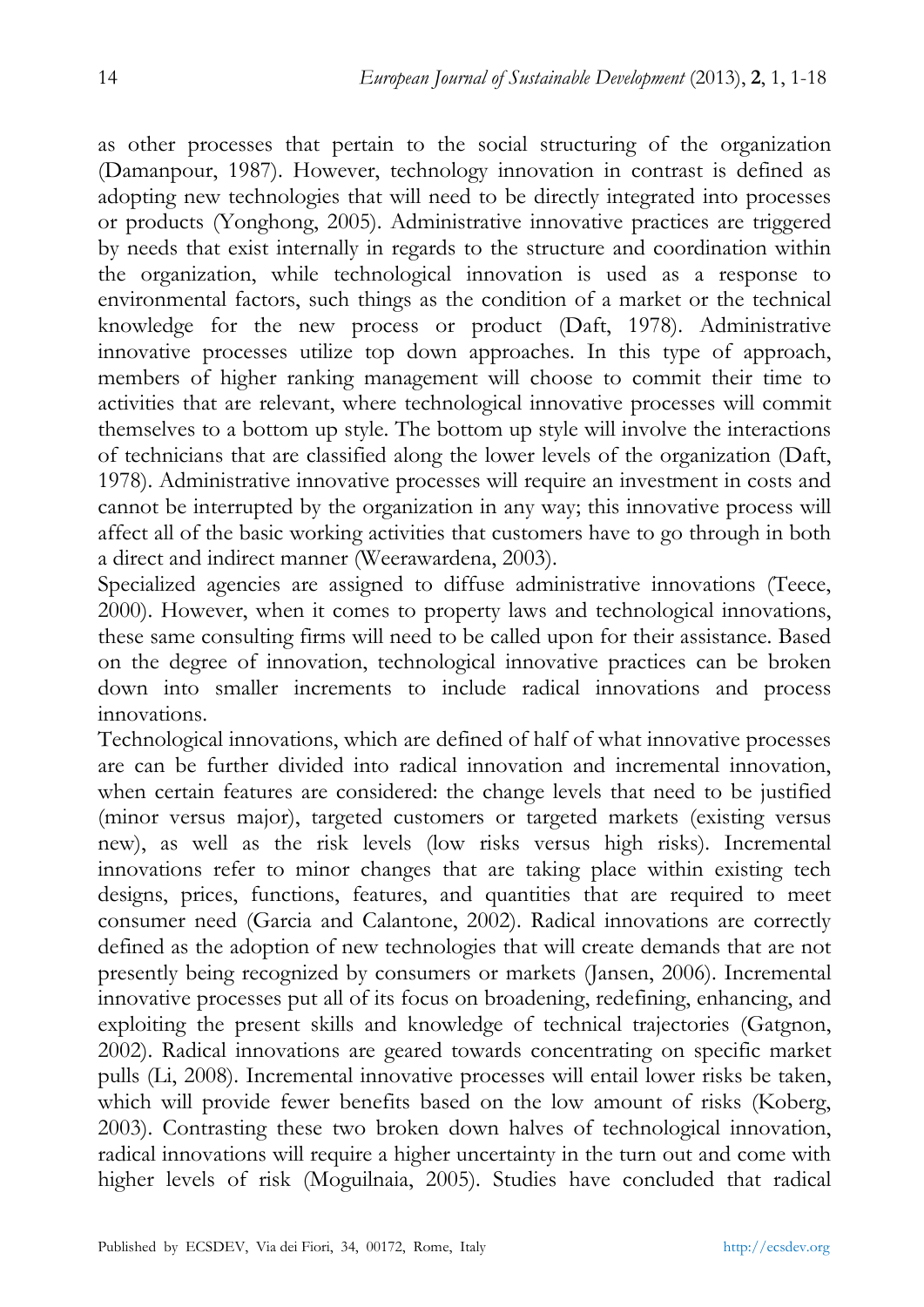innovative processes only equate for ten percent of new innovations, incremental innovative processes equate for ninety percent (Rothwell and Gardiner, 1988).

It is vital that firms decide upon the subject that they want to receive innovative properties when heading into new market positions. Innovation subjects are either done through processes or through products. Product innovation is defined as changing the end to provide services and products that adhere to market demands. Process innovation will define changes that are made to the methods when it comes to producing the end product or providing the end service (De Propris, 2002). When both of these innovative process subjects are evaluated, product innovative processes can be broken down into smaller incremental units of incremental product innovation and radical product innovation (Reichstein and Salter, 2006).

Radical product innovation processes are better defined as innovations that are associated with introducing new products or services that will incorporate different technologies than those that are presently being used and adopted by the general public. Incremental product innovation processes is used in reference to describe innovations that are related to introducing products and services that will directly provide different improvements, features, and benefits to the existing technological markets (Chandy and Tellis, 1998).

Process innovation refers to changes that organizations make when it comes to producing specific products or providing specific services (Utterback, 1994). Process innovation relates directly to improvements in efficiency and production activities to deliver new products (De Propris, 2002). Process innovation on the other hand, is geared more towards introducing new elements into the current production machinery, materials used, task specifications, processes, and workflow mechanics (Damanpour, 1991).

When looking at the degrees of innovation, classifying innovation into two separate categories makes sense (Reichstein and Salter, 2006). Radical process innovative processes are used to refer to innovative processes that are associated with applying the new or improved elements into the workings of an organizational body. Incremental process innovative processes are identified by innovating minor changes into the present performance, function or look of a specific product, thus allowing the organization to achieve lower costs when it comes to manufacturing the product, but be able to produce a product that is still considered to be a high quality item (Reichstein and Salter, 2006).

# **8. Implications of QM**

Organizational efforts to improve and establish QM practices will relate in a positive manner to innovative processes and products in the existing markets, as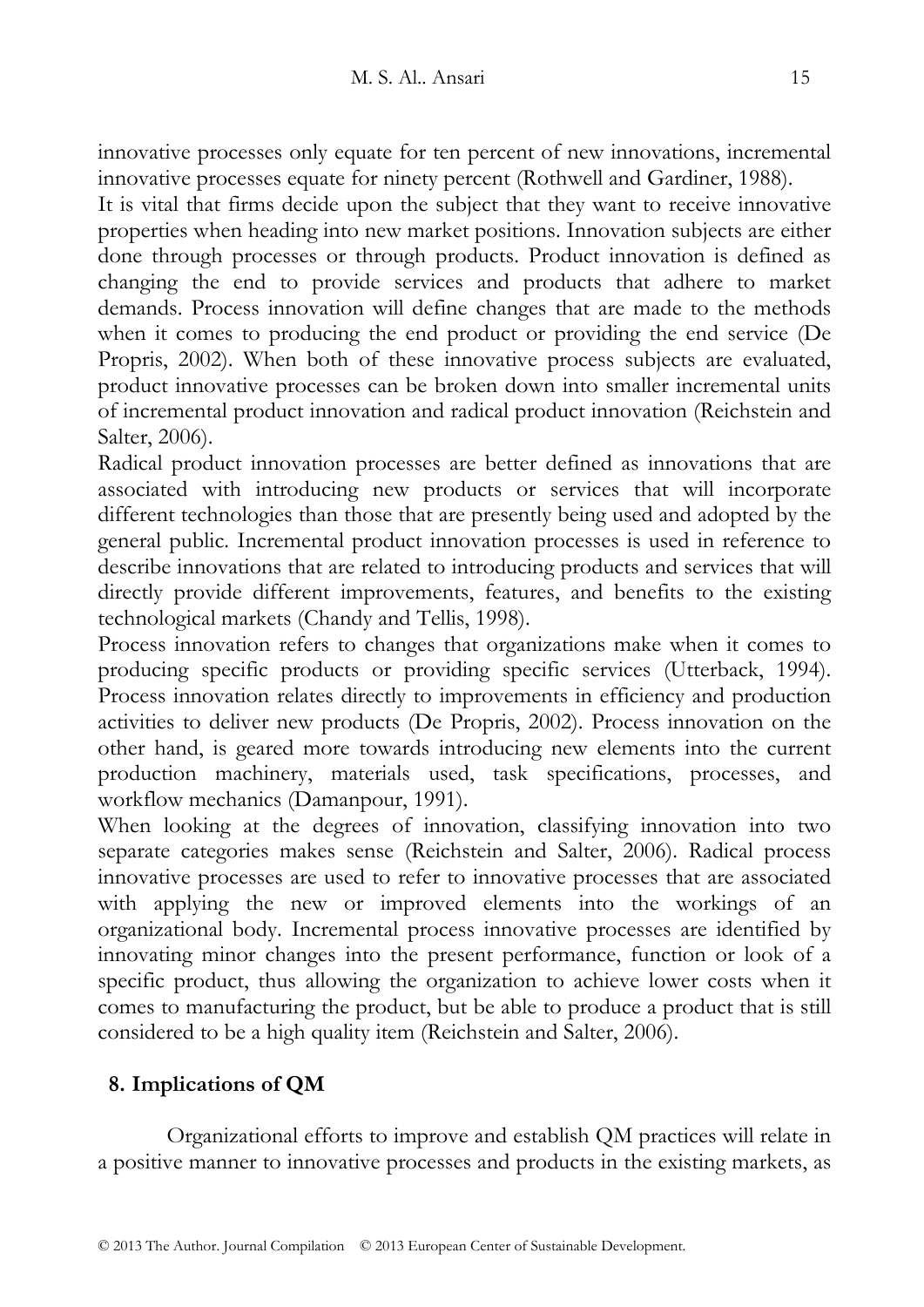well as in the emerging markets. QM practices that are exercised through a form of process management will affect businesses in two different ways, both directly as well as indirectly.

The capability of organizations to be able to correctly manage processes is extremely beneficial to a firm that is struggling to create incremental innovation and radical innovations in the competitive global economy. Process management activities will directly and positively relate to administrative innovative processes, radical innovative processes, and incremental innovative processes. Knowledge and information that is conveyed in a routine or otherwise set fashion will help a firm establish a learning base that is requires to be able to add value to the products or services that it offers, within the competitive markets. Flexible and simple routines are to be valuable to firms that are targeting a specific market that has yet to emerge.

Controlling and measuring performance in an appropriate manner to ensure that conflicts are coordinated in regards to critical processes will be necessary when generating and guiding radical and incremental innovations. Controls within process management will likely help firms to be able to maintain plausible and foreseeable goals, reduce the amount of time that it takes to accurately develop products, while also meeting the needs of customers within emerging and existing markets. This evidence is consistent with the evidence that has been previously recorded by Khazanchi, 2007).

Researchers have been able to point out in previous studies that the proper management of process aids in regards to facilitating problem solving in a creating fashion and achieving innovative processes. Process management activities will increase the amount of incremental learning, which will enhance the efficiency of processes and also reduce variances in performance (Benner and Tushman, 2002).

# **8.1 The Moderation Role Of Appropriability Regimes**

A strategic appropriability regime stems from secrecy, lead time advantage and the complexities that come from creating new products (Nieto-Antolin, 2007). Organizations, when it comes to creating new products or services, will do everything in their power to ensure that their creative processes are not leaked to competitors, thus giving them the edge that they require to enter into the marketplace with innovative plans that no other corporation has thought of. Secrecy requires keeping industry specific information private, in regards to formulas, specific trade knowledge, and information pertaining to customers and sales strategies exercised by the organization.

Firms choose to keep a secrecy about their innovative processes to be able to gain a lead-time advantage over their competitors. Lead time advantage is defined as a specific type of advantage that a firm obtains by developing a product or service prior to their competitors coming up with the same ideas for the product or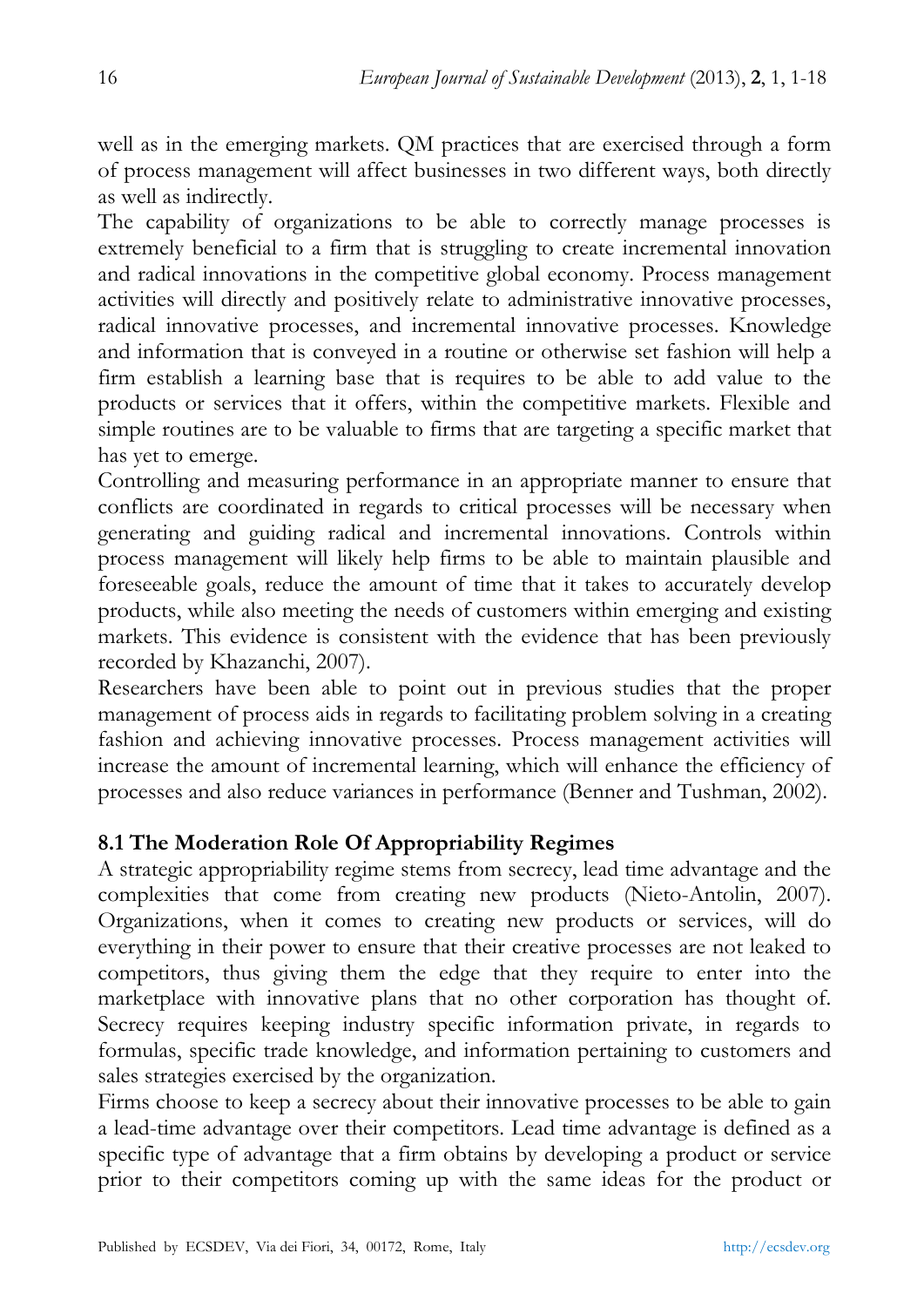service. In order to be successful in the competitive global economy, organizations will need to find different ways to maintain their lead time advantage over competitors that share within the same marketable niche that they are also in.

Firms are able to obtain lead time advantage in various ways. The primary way to obtain this advantage is to innovate quicker than competing firms or organizations; this will make the firm who marketed the product or service prior to their competitors marketing get a head start on the targeted market that may require the utilization of the created product or service. To gain a better lead time advantage on competitors, firms can choose to create complex product designs that cannot easily be duplicated by other organizations that are involved in the same niche. Complexity of the products design will make it difficult for other organizations to emulate the innovative ideas that the original firm had, therefore protecting their idea from imitators. If imitators were to try to duplicate the ideas of the firm, they would end up having to devote an immense amount of time to doing so, thus increasing the amount of their investment and limiting their resources (Pavitt, 1984).

## **Conclusion**

Because of the fast-paced innovative environment, firms are constantly turning their traditional closed R&D labs into open systems that enable them to tap into the sources of knowledge that external sources possess. Ensuring the R&D system is organized is a challenge that firms will face for future innovative processes. To gain a better understanding of how a firm organizes the knowledge from their external partners, the study will further examine the influences that R&D configurations have on innovative performance, as well as the moderation role of the R&D capacity of a firm.

In summary, this paper provides a better understanding of the trade-off that occurs between external and internal R&D processes in regards to a firm's innovative performance. A firm that moves the boundary of their R&D configurations through engaging in R&D activities externally will need to be able to effectively balance the benefits that exist from tapping into an external source, along with the costs that are associated with coordinating, searching and monitoring the linkages. This paper provides further highlights on how focal firm's technological capabilities along with their internal amount of knowledge can influence the balance. Firms that possess high levels of R&D capacities will be able to exploit and capture the external knowledge by means of R&D collaborations in regards to innovative outputs, through investing in external